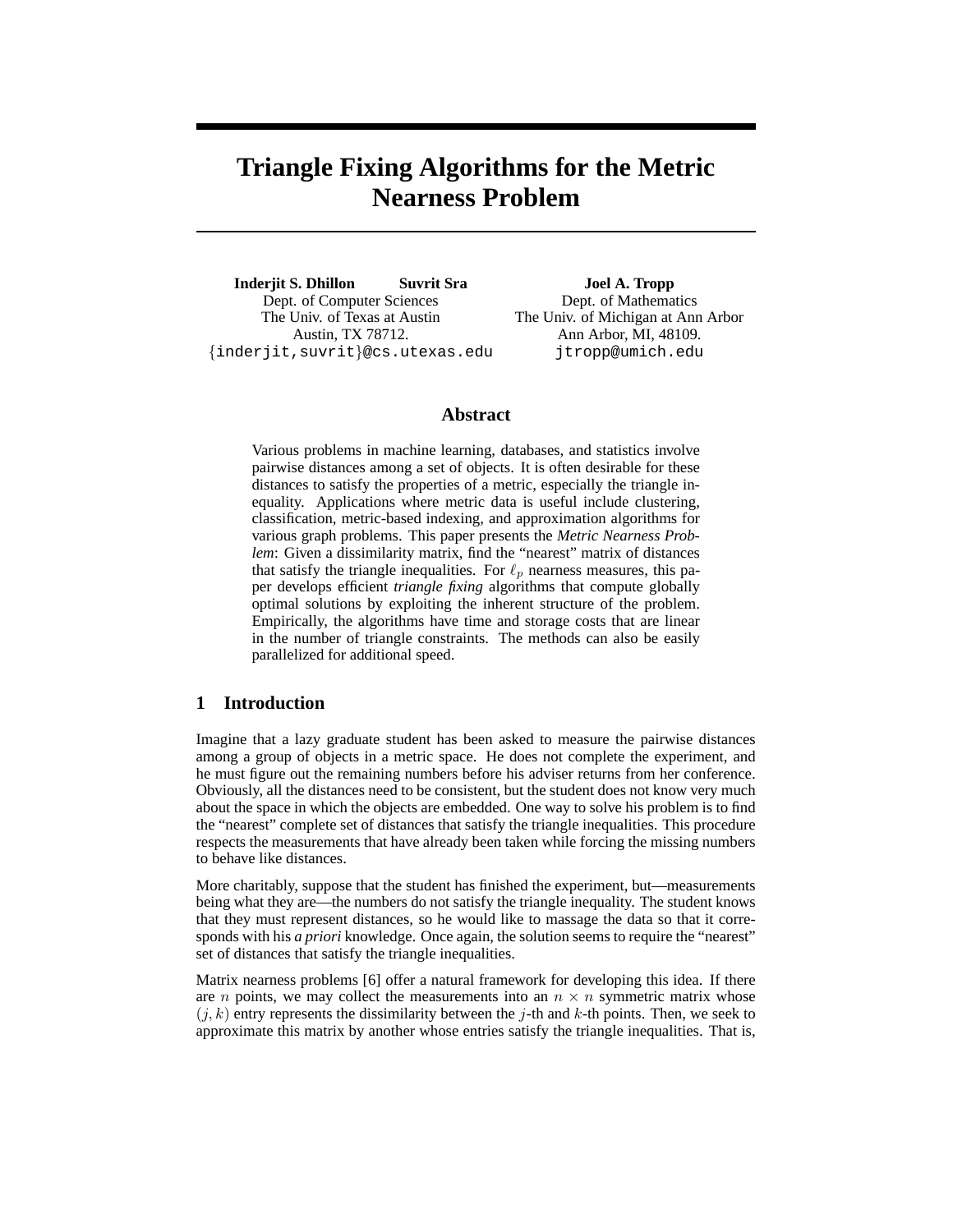$m_{ik} \leq m_{ij} + m_{jk}$  for every triple  $(i, j, k)$ . Any such matrix will represent the distances among  $n$  points in some metric space. We calculate approximation error with a distortion measure that depends on how the corrected matrix should relate to the input matrix. For example, one might prefer to change a few entries significantly or to change all the entries a little.

We call the problem of approximating general dissimilarity data by metric data the *Metric Nearness (MN) Problem*. This simply stated problem has not previously been studied, although the literature does contain some related topics (see Section 1.1). This paper presents a formulation of the Metric Nearness Problem (Section 2), and it shows that every locally optimal solution is globally optimal. To solve the problem we present triangle-fixing algorithms that take advantage of its structure to produce globally optimal solutions. It can be computationally prohibitive, both in time and storage, to solve the MN problem without these efficiencies.

#### **1.1 Related Work**

The Metric Nearness (MN) problem is novel, but the literature contains some related work.

The most relevant research appears in a recent paper of Roth et al. [11]. They observe that machine learning applications often require metric data, and they propose a technique for metrizing dissimilarity data. Their method, constant-shift embedding, increases all the dissimilarities by an equal amount to produce a set of Euclidean distances (i.e., a set of numbers that can be realized as the pairwise distances among an ensemble of points in a Euclidean space). The size of the translation depends on the data, so the relative and absolute changes to the dissimilarity values can be large. Our approach to metrizing data is completely different. We seek a consistent set of distances that *deviates as little as possible* from the original measurements. In our approach, the resulting set of distances can arise from an arbitrary metric space; we do not restrict our attention to obtaining Euclidean distances. In consequence, we expect metric nearness to provide superior denoising. Moreover, our techniques can also learn distances that are missing entirely.

There is at least one other method for inferring a metric. An article of Xing et al. [12] proposes a technique for learning a Mahalanobis distance for data in  $\mathbb{R}^s$ . That is, a metric  $dist(x, y) = \sqrt{(x - y)^T G(x - y)}$ , where G is an s × s positive semi-definite matrix. The user specifies that various pairs of points are similar or dissimilar. Then the matrix G is computed by minimizing the total *squared* distances between similar points while forcing the total distances between dissimilar points to exceed one. The article provides explicit algorithms for the cases where  $G$  is diagonal and where  $G$  is an arbitrary positive semi-definite matrix. In comparison, the metric nearness problem is not restricted to Mahalanobis distances; it can learn a general discrete metric. It also allows us to use specific distance measurements and to indicate our confidence in those measurements (by means of a weight matrix), rather than forcing a binary choice of "similar" or "dissimilar."

The Metric Nearness Problem may appear similar to metric Multi-Dimensional Scaling (MDS) [8], but we emphasize that the two problems are *distinct*. The MDS problem endeavors to find an ensemble of points in a *prescribed* metric space (usually a Euclidean space) such that the distances between these points are close to the set of input distances. In contrast, the MN problem does not seek to find an embedding. In fact MN does not impose any hypotheses on the underlying space other than requiring it to be a metric space.

The outline of rest of the paper is as follows. Section 2 formally describes the MN problem. In Section 3, we present algorithms that allow us to solve MN problems with  $\ell_p$  nearness measures. Some applications and experimental results follow in Section 4. Section 5 discusses our results, some interesting connections, and possibilities for future research.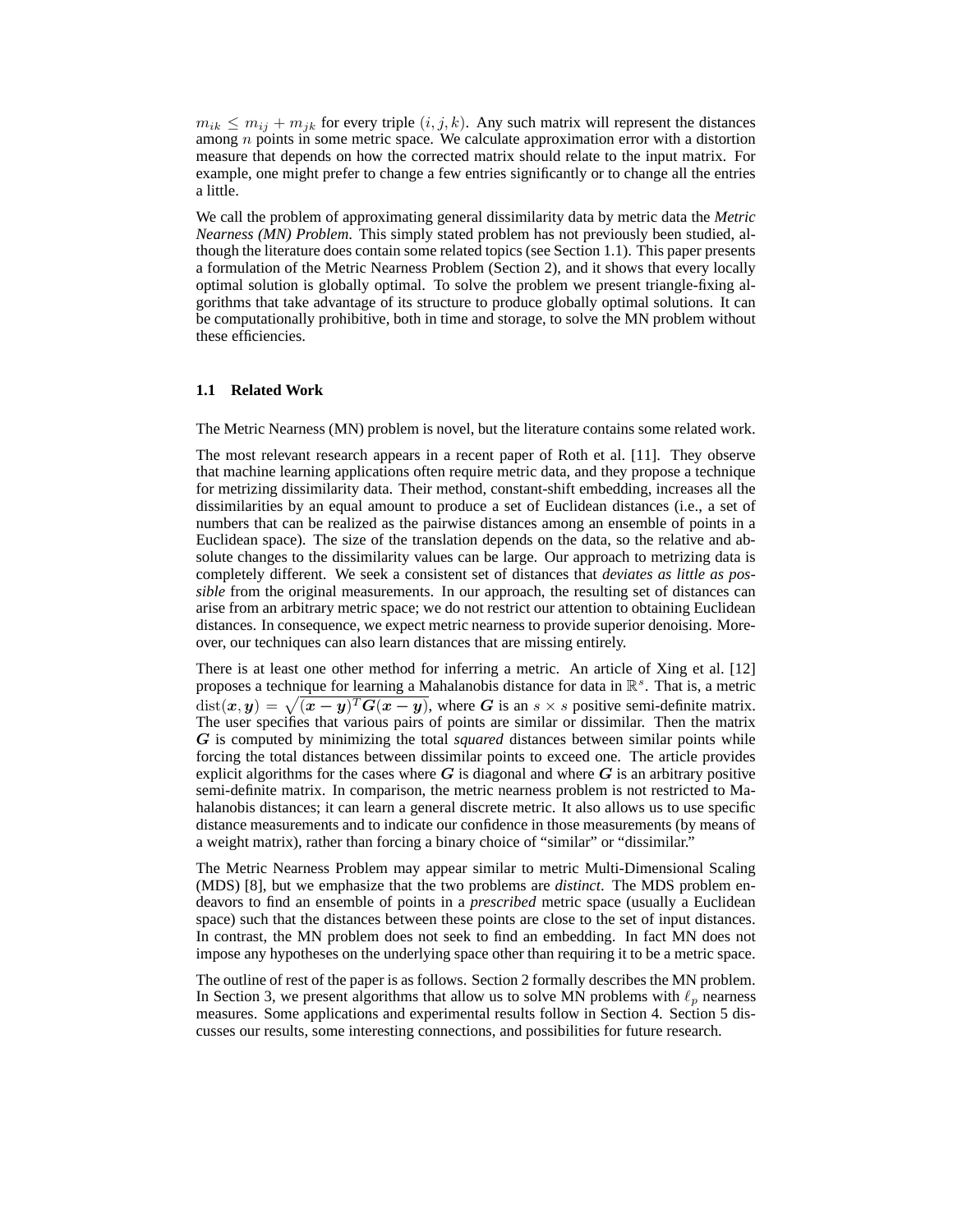# **2 The Metric Nearness Problem**

We begin with some basic definitions. We define a *dissimilarity matrix* to be a nonnegative, symmetric matrix with zero diagonal. Meanwhile, a *distance matrix* is defined to be a dissimilarity matrix whose entries satisfy the triangle inequalities. That is,  $M$  is a distance matrix if and only if it is a dissimilarity matrix and  $m_{ik} \leq m_{ij} + m_{jk}$  for every triple of distinct indices  $(i, j, k)$ . Distance matrices arise from measuring the distances among n points in a pseudo-metric space (i.e., two distinct points can lie at zero distance from each other). A distance matrix contains  $N = n(n-1)/2$  free parameters, so we denote the collection of all distance matrices by  $\mathcal{M}_N$ . The set  $\mathcal{M}_N$  is a closed, convex cone.

The metric nearness problem requests a distance matrix  $M$  that is closest to a given dissimilarity matrix  $D$  with respect to some measure of "closeness." In this work, we restrict our attention to closeness measures that arise from norms. Specifically, we seek a distance matrix  $M$  so that,

$$
\boldsymbol{M} \in \left\{ \operatorname*{argmin}_{\boldsymbol{X} \in \mathscr{M}_{N}} \|\boldsymbol{W} \odot (\boldsymbol{X} - \boldsymbol{D})\| \right\},\tag{2.1}
$$

where  $\| \cdot \|$  is a norm, W is a symmetric non-negative weight matrix, and ' $\odot$ ' denotes the elementwise (Hadamard) product of two matrices. The weight matrix reflects our confidence in the entries of D. When each  $d_{ij}$  represents a measurement with variance  $\sigma_{ij}^2$ , we might set  $w_{ij} = 1/\sigma_{ij}^2$ . If an entry of D is missing, one can set the corresponding weight to zero.

**Theorem 2.1.** *The function*  $X \mapsto ||W \odot (X - D)||$  *always attains its minimum on*  $M_N$ .<br>Managuan guarn local minimum is a slab of minimum *If*, in addition, the narm is strictly *Moreover, every local minimum is a global minimum. If, in addition, the norm is strictly convex and the weight matrix has no zeros or infinities off its diagonal, then there is a unique global minimum.*

*Proof.* The main task is to show that the objective function has no directions of recession, so it must attain a finite minimum on  $\mathcal{M}_N$ . Details appear in [4].  $\Box$ 

It is possible to use any norm in the metric nearness problem. We further restrict our attention to the  $\ell_p$  norms. The associated Metric Nearness Problems are

$$
\min_{\mathbf{X} \in \mathcal{M}_N} \left[ \sum_{j \neq k} \left| w_{jk} \left( x_{jk} - d_{jk} \right) \right|^p \right]^{1/p} \qquad \text{for } 1 \leq p < \infty \text{, and} \tag{2.2}
$$

$$
\min_{\mathbf{X} \in \mathcal{M}_N} \max_{j \neq k} |w_{jk} (x_{jk} - d_{jk})| \quad \text{for } p = \infty.
$$
 (2.3)

Note that the  $\ell_p$  norms are strictly convex for  $1 < p < \infty$ , and therefore the solution to (2.2) is unique. There is a basic intuition for choosing p. The  $\ell_1$  norm gives the absolute sum of the (weighted) changes to the input matrix, while the  $\ell_{\infty}$  only reflects the maximum absolute change. The other  $\ell_p$  norms interpolate between these extremes. Therefore, a small value of  $p$  typically results in a solution that makes a few large changes to the original data, while a large value of p typically yields a solution with many small changes.

# **3 Algorithms**

This section describes efficient algorithms for solving the Metric Nearness Problems (2.2) and (2.3). For ease of exposition, we assume all weights to equal one. At first, it may appear that one should use quadratic programming (QP) software when  $p = 2$ , linear programming (LP) software when  $p = 1$  or  $p = \infty$ , and convex programming software for the remaining  $p$ . It turns out that the time and storage requirements of this approach can be prohibitive. An efficient algorithm must exploit the structure of the triangle inequalities. In this paper, we develop one such approach, which may be viewed as a *triangle-fixing*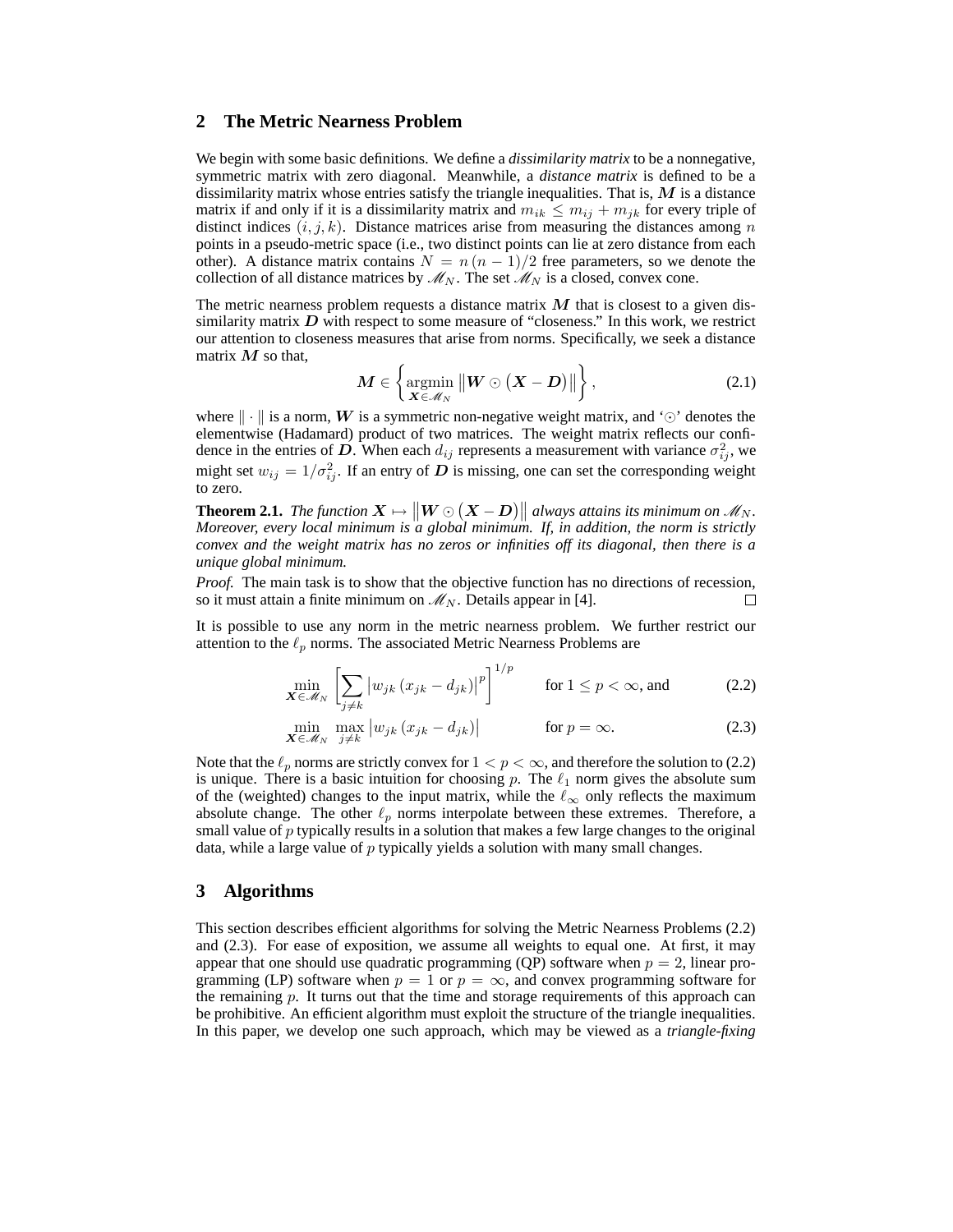*algorithm*. This method examines each triple of points in turn and optimally enforces any triangle inequality that fails. (The definition of "optimal" depends on the  $\ell_p$  nearness measure.) By introducing appropriate corrections, we can ensure that this iterative algorithm converges to a globally optimal solution of MN.

**Notation.** We must introduce some additional notation before proceeding. To each matrix  $X$  of dissimilarities or distances, we associate the vector  $x$  formed by stacking the columns of the lower triangle, left to right. We use  $x_{ij}$  to refer to the  $(i, j)$  entry of the matrix as well as the corresponding component of the vector. Define a constraint matrix  $\boldsymbol{A}$  so that M is a distance matrix if and only if  $Am \leq 0$ . Note that each row of A contains three nonzero entries,  $+1$ ,  $-1$ , and  $-1$ .

#### **3.1 MN** for the  $\ell_2$  norm

We first develop a triangle-fixing algorithm for solving (2.2) with respect to the  $\ell_2$  norm. This case turns out to be the simplest and most illuminating case. It also plays a pivotal role in the algorithms for the  $\ell_1$  and  $\ell_{\infty}$  MN problems.

Given a dissimilarity vector  $d$ , we wish to find its orthogonal projection  $m$  onto the cone  $\mathcal{M}_N$ . Let us introduce an auxiliary variable  $e = m - d$  that represents the changes to the original distances. We also define  $b = -Ad$ . The negative entries of b indicate how much each triangle inequality is violated. The problem becomes

$$
\min_{e} ||e||_2,
$$
  
subject to  $Ae \leq b$ . (3.1)

After finding the minimizer  $e^*$ , we can use the relation  $m^* = d + e^*$  to recover the optimal distance vector.

Here is our approach. We initialize the vector of changes to zero ( $e = 0$ ), and then we begin to cycle through the triangles. Suppose that the  $(i, j, k)$  triangle inequality is violated, i.e.,  $e_{ij} - e_{jk} - e_{ki} > b_{ijk}$ . We wish to remedy this violation by making an  $\ell_2$ -minimal adjustment of  $e_{ij}$ ,  $e_{jk}$ , and  $e_{ki}$ . In other words, the vector  $e$  is projected orthogonally onto the constraint set  $\{e' : e'_{ij} - e'_{jk} - e'_{ki} \le b_{ijk}\}\$ . This is tantamount to solving

$$
\min_{e'} \frac{1}{2} \left[ (e'_{ij} - e_{ij})^2 + (e'_{jk} - e_{jk})^2 + (e'_{ki} - e_{ki})^2) \right],
$$
\n
$$
\text{subject to} \quad e'_{ij} - e'_{jk} - e'_{ki} = b_{ijk}.
$$
\n
$$
(3.2)
$$

It is easy to check that the solution is given by

$$
e'_{ij} \leftarrow e_{ij} - \mu_{ijk}, \qquad e'_{jk} \leftarrow e_{jk} + \mu_{ijk}, \qquad \text{and} \qquad e'_{ki} \leftarrow e_{ki} + \mu_{ijk}, \tag{3.3}
$$

where  $\mu_{ijk} = \frac{1}{3}(e_{ij} - e_{jk} - e_{ki} - b_{ijk}) > 0$ . Only three components of the vector e need to be updated. The updates in (3.3) show that the largest edge weight in the triangle is decreased, while the other two edge weights are increased.

In turn, we fix each violated triangle inequality using (3.3). We must also introduce a correction term to guide the algorithm to the global minimum. The corrections have a simple interpretation in terms of the dual of the minimization problem (3.1). Each dual variable corresponds to the violation in a single triangle inequality, and each individual correction results in a decrease in the violation. We continue until no triangle receives a significant update.

Algorithm 3.1 displays the complete iterative scheme that performs triangle fixing along with appropriate corrections.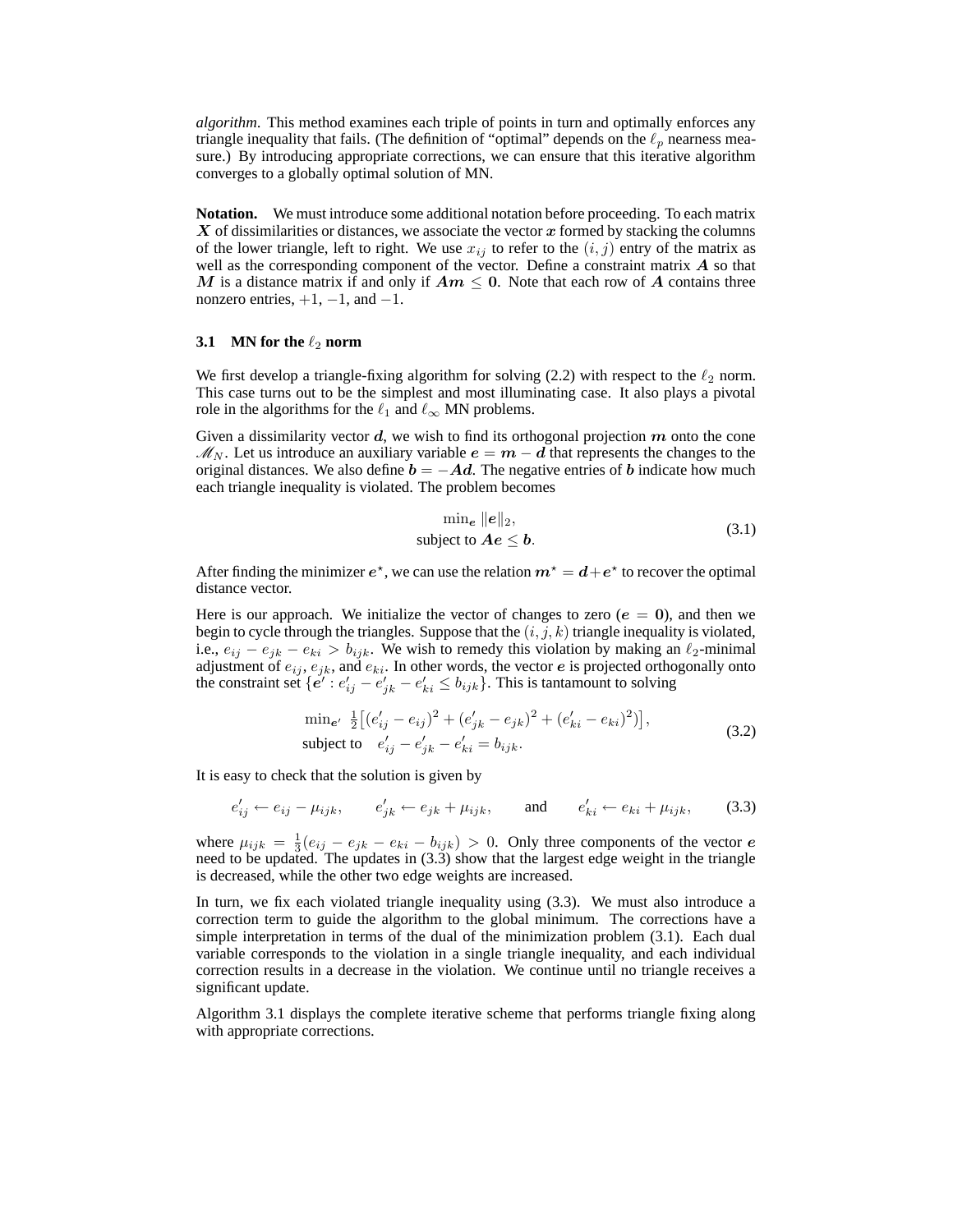**Algorithm 3.1:** Triangle Fixing For  $\ell_2$  norm.

TRIANGLE FIXING( $D, \epsilon$ ) **Input:** Input dissimilarity matrix  $D$ , tolerance  $\epsilon$ **Output:**  $\boldsymbol{M} = \operatorname{argmin}_{\boldsymbol{X} \in \mathscr{M}_N} \|\boldsymbol{X} - \boldsymbol{D}\|_2.$ **for**  $1 \leq i < j < k \leq n$  $(z_{ijk}, z_{jki}, z_{kij}) \leftarrow 0$  {Initialize correction terms} **for**  $1 \leq i < j \leq n$ <br> $e_{ij} \leftarrow 0$  $e_{ij} \leftarrow 0$  {Initial error values for each dissimilarity  $d_{ij}$ }<br> $\delta \leftarrow 1 + \epsilon$  {Parameter for testing convergence} {Parameter for testing convergence} **while**  $(\delta > \epsilon)$  {convergence test} **foreach** triangle  $(i, j, k)$  $b \leftarrow d_{ki} + d_{jk} - d_{ij}$  $\mu \leftarrow \frac{1}{3}(e_{ij} - e_{jk} - e_{ki} - b)$  (\*)  $\theta \leftarrow \min\{-\mu, z_{ijk}\}$  {Stay within half-space of constraint}  $e_{ij} \leftarrow e_{ij} - \theta, e_{jk} \leftarrow e_{jk} + \theta, e_{ki} \leftarrow e_{ki} + \theta$  (\*\*)  $z_{ijk} \leftarrow z_{ijk} - \theta$  {Update correction term} **end** *foreach*  $\delta \leftarrow$  sum of changes in the *e* values **end** *while* **return**  $M = D + E$ 

**Remark:** Algorithm 3.1 is an efficient adaptation of Bregman's method [1]. By itself, Bregman's method would suffer the same storage and computation costs as a general convex optimization algorithm. Our triangle fixing operations allow us to compactly represent and compute the intermediate variables required to solve the problem. The correctness and convergence properties of Algorithm 3.1 follow from those of Bregman's method. Furthermore, our algorithms are very easy to implement.

#### **3.2 MN** for the  $\ell_1$  **and**  $\ell_\infty$  **norms**

The basic triangle fixing algorithm succeeds only when the norm used in (2.2) is strictly convex. Hence, it cannot be applied directly to the  $\ell_1$  and  $\ell_{\infty}$  cases. These require a more sophisticated approach.

First, observe that the problem of minimizing the  $\ell_1$  norm of the changes can be written as an LP:

$$
\min_{e,f} \mathbf{0}^T e + \mathbf{1}^T f
$$
\nsubject to  $Ae \leq b$ ,  $-e - f \leq 0$ ,  $e - f \leq 0$ . (3.4)

The auxiliary variable  $f$  can be interpreted as the absolute value of  $e$ . Similarly, minimizing the  $\ell_{\infty}$  norm of the changes can be accomplished with the LP

$$
\min_{e,\zeta} \mathbf{0}^T e + \zeta
$$
\nsubject to  $Ae \leq b, \quad -e - \zeta \mathbf{1} \leq 0, \quad e - \zeta \mathbf{1} \leq 0.$  (3.5)

We interpret  $\zeta = ||e||_{\infty}$ .

Solving these linear programs using standard software can be prohibitively expensive because of the large number of constraints. Moreover, the solutions are not unique because the  $\ell_1$  and  $\ell_{\infty}$  norms are not strictly convex. Instead, we replace the LP by a quadratic program (QP) that is strictly convex and returns the solution of the LP that has minimum  $\ell_2$ -norm. For the  $\ell_1$  case, we have the following result.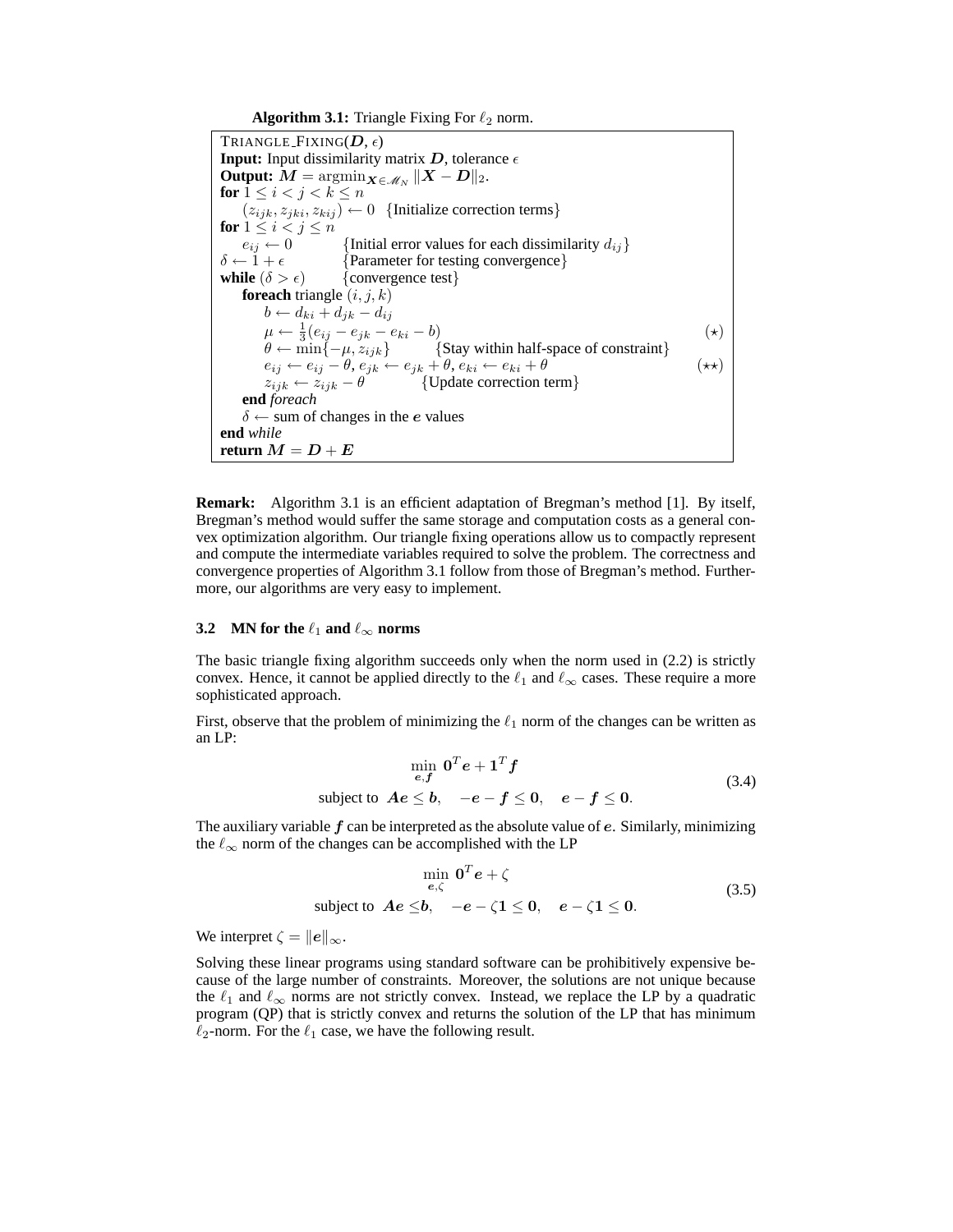**Theorem 3.1** ( $\ell_1$  **Metric Nearness).** Let  $z = [e; f]$  and  $c = [0; 1]$  be partitioned confor*mally. If* (3.4) *has a solution, then there exists*  $a \lambda_0 > 0$ *, such that for all*  $\lambda \leq \lambda_0$ *,* 

$$
\underset{\boldsymbol{z}\in Z}{\operatorname{argmin}} \ \|\boldsymbol{z} + \lambda^{-1}\boldsymbol{c}\|_2 \quad = \quad \underset{\boldsymbol{z}\in Z^*}{\operatorname{argmin}} \ \|\boldsymbol{z}\|_2,\tag{3.6}
$$

*where*  $Z$  *is the feasible set for* (3.4) *and*  $Z^*$  *is the set of optimal solutions to* (3.4)*. The minimizer of* (3.6) *is unique.*

Theorem 3.1 follows from a result of Mangasarian [9, Theorem 2.1-a-i]. A similar theorem may be stated for the  $\ell_{\infty}$  case.

The QP (3.6) can be solved using an augmented triangle-fixing algorithm since the majority of the constraints in (3.6) are triangle inequalities. As in the  $\ell_2$  case, the triangle constraints are enforced using (3.3). Each remaining constraint is enforced by computing an orthogonal projection onto the corresponding halfspace. We refer the reader to [5] for the details.

## **3.3 MN** for  $\ell_p$  norms  $(1 < p < \infty)$

Next, we explain how to use triangle fixing to solve the MN problem for the remaining  $\ell_p$ norms,  $1 < p < \infty$ . The computational costs are somewhat higher because the algorithm requires solving a nonlinear equation. The problem may be phrased as

$$
\min_{\mathbf{e}} \frac{1}{p} ||\mathbf{e}||_p^p \qquad \text{subject to} \qquad \mathbf{A}\mathbf{e} \le \mathbf{b}.\tag{3.7}
$$

To enforce a triangle constraint optimally in the  $\ell_p$  norm, we need to compute a projection of the vector e onto the constraint set. Define  $\varphi(x) = \frac{1}{n}$  $\frac{1}{p}\,\| \boldsymbol{x} \|_p^p,$  and note that  $(\nabla\varphi(\boldsymbol{x}))_i =$  $\text{sgn}(x_i)|x_i|^{p-1}$ . The projection of e onto the  $(i, j, k)$  violating constraint is the solution of

$$
\min_{\mathbf{e}'} \varphi(\mathbf{e}') - \varphi(\mathbf{e}) - \langle \nabla \varphi(\mathbf{e}), \mathbf{e}' - \mathbf{e} \rangle \quad \text{subject to} \qquad \mathbf{a}_{ijk}^T \mathbf{e}' = b_{ijk},
$$

where  $a_{ijk}$  is the row of the constraint matrix corresponding to the triangle inequality  $(i, j, k)$ . The projection may be determined by solving

$$
\nabla \varphi(\mathbf{e}') = \nabla \varphi(\mathbf{e}) + \mu_{ijk} \mathbf{a}_{ijk} \qquad \text{so that} \qquad \mathbf{a}_{ijk}^T \mathbf{e}' = b_{ijk}. \tag{3.8}
$$

Since  $a_{ijk}$  has only three nonzero entries, we see that e only needs to be updated in three components. Therefore, in Algorithm 3.1 we may replace  $(\star)$  by an appropriate numerical computation of the parameter  $\mu_{ijk}$  and replace  $(\star \star)$  by the computation of the new value of e. Further details are available in [5].

## **4 Applications and Experiments**

Replacing a general graph (dissimilarity matrix) by a metric graph (distance matrix) can enable us to use efficient approximation algorithms for NP-Hard graph problems (MAX-CUT clustering) that have guaranteed error for metric data, for example, see [7]. The error from MN will carry over to the graph problem, while retaining the bounds on total error incurred. As an example, constant factor approximation algorithms for MAX-CUT exist for metric graphs [3], and can be used for clustering applications. See [4] for more details.

Applications that use dissimilarity values, such as clustering, classification, searching, and indexing, could potentially be sped up if the data is metric. MN is a natural candidate for enforcing metric properties on the data to permit these speedups.

We were originally motivated to formulate and solve MN by a problem that arose in connection with biological databases [13]. This problem involves approximating mPAM matrices,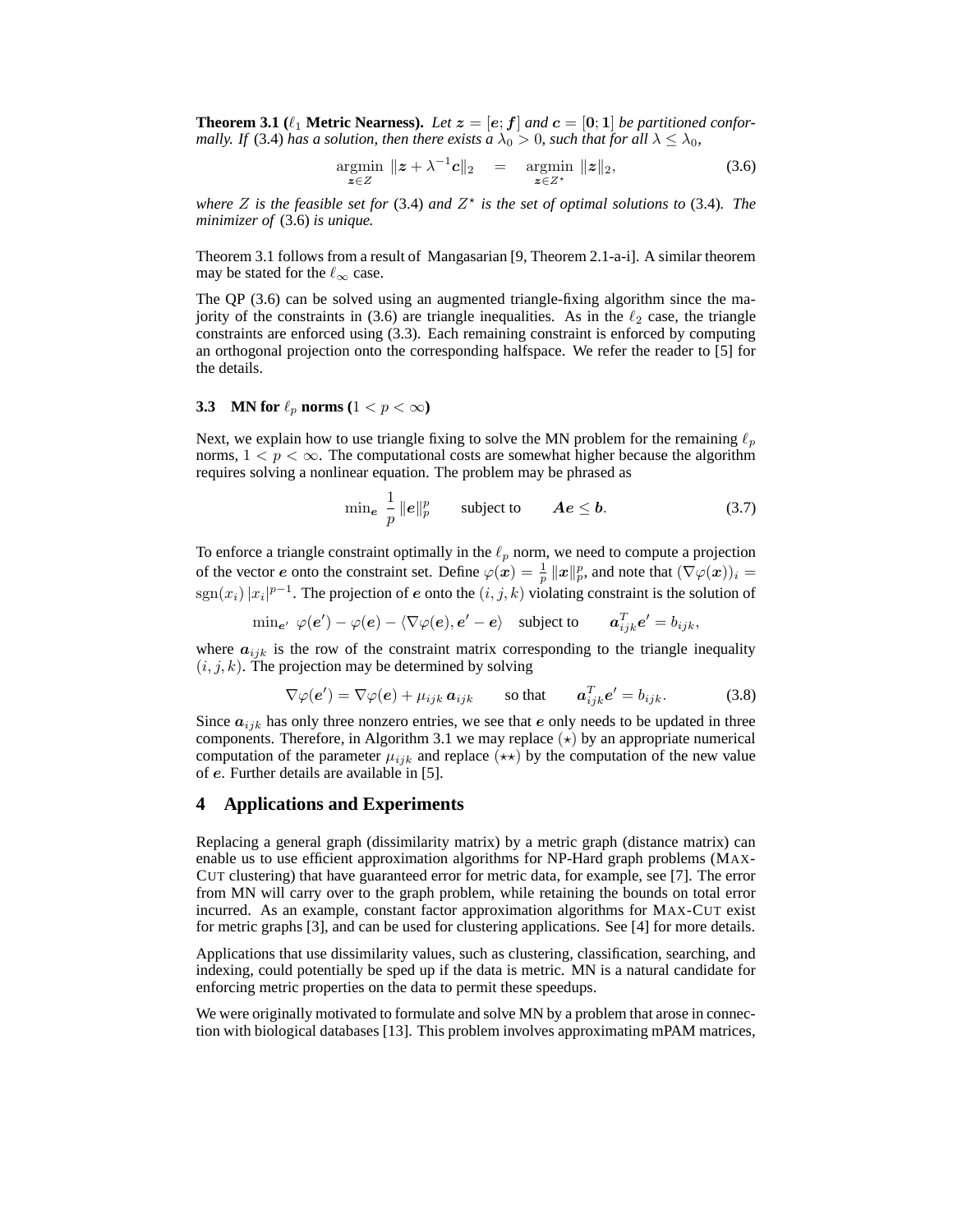which are a derivative of mutation probability matrices [2] that arise in protein sequencing. They represent a certain measure of dissimilarity for an application in protein sequencing. Owing to the manner in which these matrices are formed, they tend not to be distance matrices. Query operations in biological databases have the potential to be dramatically sped up if the data were metric (using a metric based indexing scheme). Thus, one approach is to find the nearest distance matrix to each mPAM matrix and use that approximation in the metric based indexing scheme.

We approximated various mPAM matrices by their nearest distance matrices. The relative errors of the approximations  $||D - M||/||D||$  are reported in Table 1.

| Dataset | $-M\ _1$ | $D - M \parallel_2$ | $\ D{-}M\ _\infty$ |
|---------|----------|---------------------|--------------------|
| mPAM50  | 0.339    | 0.402               | 0.278              |
| mPAM100 | 0.142    | 0.231               | 0.206              |
| mPAM150 | 0.054    | 0.121               | 0.151              |
| mPAM250 | 0.004    | 0.025               | 0.042              |
| mPAM300 | 0.002    | 0.017               | 0.056              |

Table 1: Relative errors for mPAM dataset ( $\ell_1, \ell_2, \ell_\infty$  nearness, respectively)

## **4.1 Experiments**

The MN problem has an input of size  $N = n(n - 1)/2$ , and the number of constraints is roughly  $N^{3/2}$ . We ran experiments to ascertain the empirical behavior of the algorithm. Figure 1 shows log–log plots of the running time of our algorithms for solving the  $\ell_1$ 



Figure 1: Running time for  $\ell_1$  and  $\ell_2$  norm solutions (plots have different scales).

and  $\ell_2$  Metric Nearness Problems. Note that the time cost appears to be  $O(N^{3/2})$ , which is *linear* in the number of constraints. The results plotted in the figure were obtained by executing the algorithms on random dissimilarity matrices. The procedure was halted when the distance values changed less than  $10^{-3}$  from one iteration to the next. For both problems, the results were obtained with a simple MATLAB implementation. Nevertheless, this basic version outperforms MATLAB's optimization package by one or two orders of magnitude (depending on the problem), while numerically achieving similar results. A more sophisticated (C or parallel) implementation could improve the running time even more, which would allow us to study larger problems.

## **5 Discussion**

In this paper, we have introduced the Metric Nearness problem, and we have developed algorithms for solving it for  $\ell_p$  nearness measures. The algorithms proceed by fixing violated